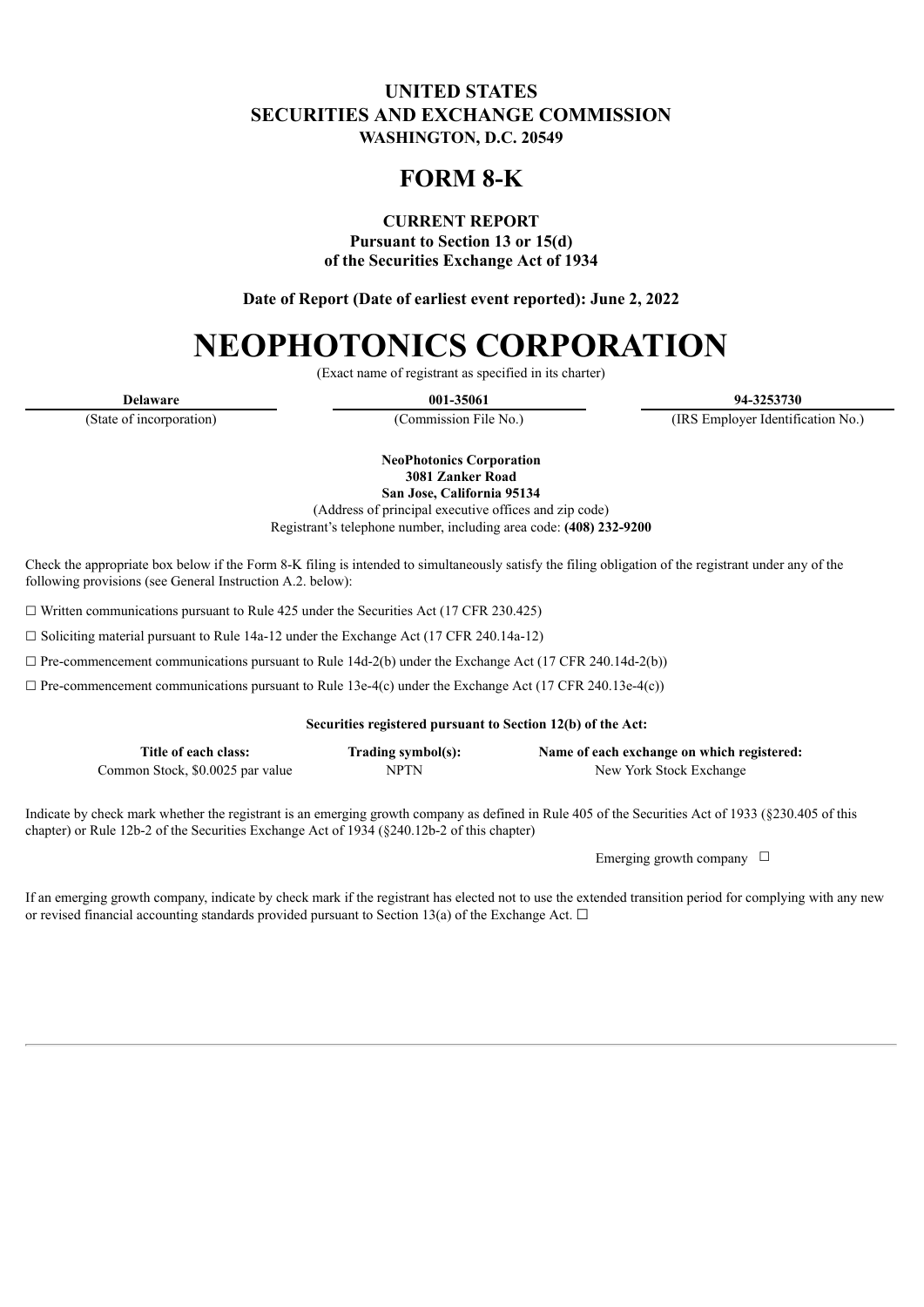#### **ITEM 5.07 Submission of Matters to a Vote of Security Holders.**

The 2022 Annual Meeting was held on June 2, 2022. Proxies for the meeting were solicited by NeoPhotonics Corporation's (the "Company") Board of Directors (the "Board") pursuant to Section 14(a) of the Securities Exchange Act of 1934, as amended, and there was no solicitation in opposition to the Board's solicitations. At the Annual Meeting, 53,468,777 common shares were represented in person or by proxy. The final votes on the proposals presented at the meeting were as follows:

#### **Proposal 1:**

Kimberly Y. Chainey, Rajiv Ramaswami PhD, and Ihab Tarazi were elected as Class III directors to hold office until the 2025 Annual Meeting of the Company's stockholders by the following vote:

| Nominee             | For        | Withheld  | <b>Broker Non-Votes</b> |
|---------------------|------------|-----------|-------------------------|
| Kimberly Y. Chainey | 34,722,302 | 1,275,039 | 7,546,757               |
| Rajiy Ramaswami PhD | 35,835,698 | 161.643   | 7.546.757               |
| Ihab Tarazi         | 35,901,487 | 95.854    | 7,546,757               |

#### **Proposal 2:**

The selection by the Audit Committee of the Board of BDO USA, LLP as the Company's independent registered public accounting firm for the fiscal year ending December 31, 2022 was ratified by the following vote:

| For        | Against | Abstain | <b>Broker Non-Votes</b> |
|------------|---------|---------|-------------------------|
| 43,386,445 | 135.399 | 22,254  |                         |